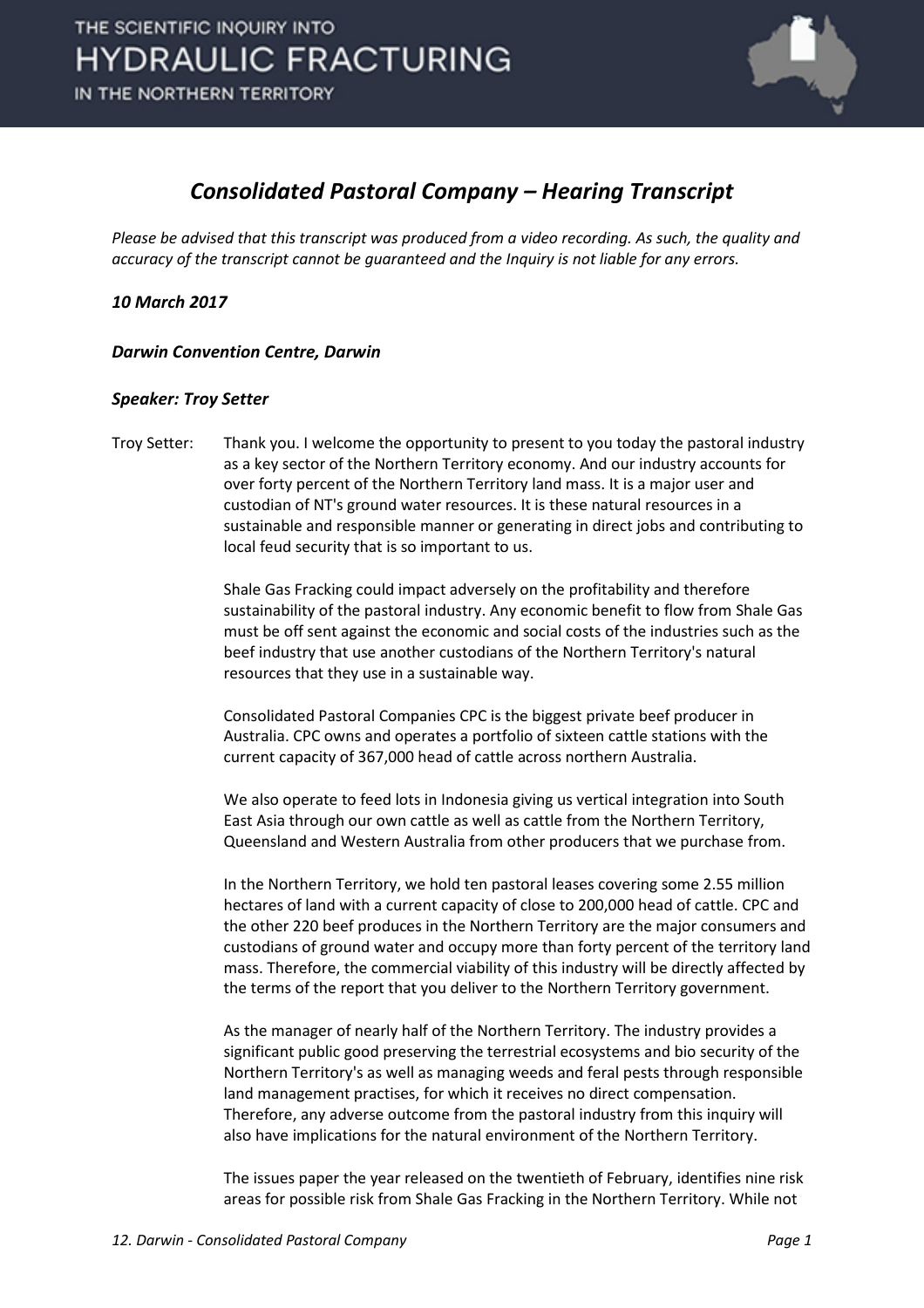

all nine areas of risk are directly relevant to CPC, my presentation today will focus on land, including land access, water, economic impact of fracking on our business and I'll also make some comment on the regulatory framework.

## Water.

The issues paper identifies possible threats fracking presents to the surface and ground water. The paper states economic changes to water quality, supply and distribution, may have an inverse effect in the industries that may coexist with the onshore unconventional gas industry such as agricultural pastoralism and tourism.

The viability and the value of the pastoral lease is operated by CPC is dependent on the carrying capacity of the land and access to water. Underground water is the main source of water for CPC stock, although we do have considerable above ground water resources that we look after.

CPC operates numerous bores to make the needs of its herd which consumes in the order of 2400 mega litres of water annually. CPC currently does and plans to in the future use underground water and above ground water to grow crops on its land. This water is currently at risk with fracking. Any significant change to the ground water resources on CPS's land would have an adverse impact on our business and the community that we support. We are a considerably large employer in the Northern Territory both direct and indirect and we take our role and our responsibility in the community very seriously.

Any contamination of this ground water would clearly have a negative impact. The issues paper identified numerous risks with ground water, surface water and other water. The paper stated that there may be risk to ground water contamination from induced connectivity between hydraulically fractured shale formations and overlying or underlying aquifers.

Surface spills of chemicals, flow back water either produced on ground or above ground, leaking wells as a result of poor design, construction or operation. The reinjection of flow back water and induced connectivity between the different ground waters from seismic action. For any of you who have spent time on the Barkley will know that there is significantly large pools underground of good quality water and low quality water. There's significant underground salt caves and when you're putting a bore down for livestock use or for stock and domestic use, you need to be very careful about that water.

Our biggest concern is that those water caves would be damaged and the water mix. Effectively we would have significant areas of poor quality water being mixed with the small quantity available of good quality water. The paper states that there's a significant risk to surface water and that certainly concerns us. Onsite spills, including the result of extreme weather events such as cyclones and floods could mix poor quality water with our environment.

Spills that occur during the transportation of chemicals to or on or during a site or development production phase are a large risk for us. The water supply and distribution is also a big concern of ours. The paper states that there may be risks of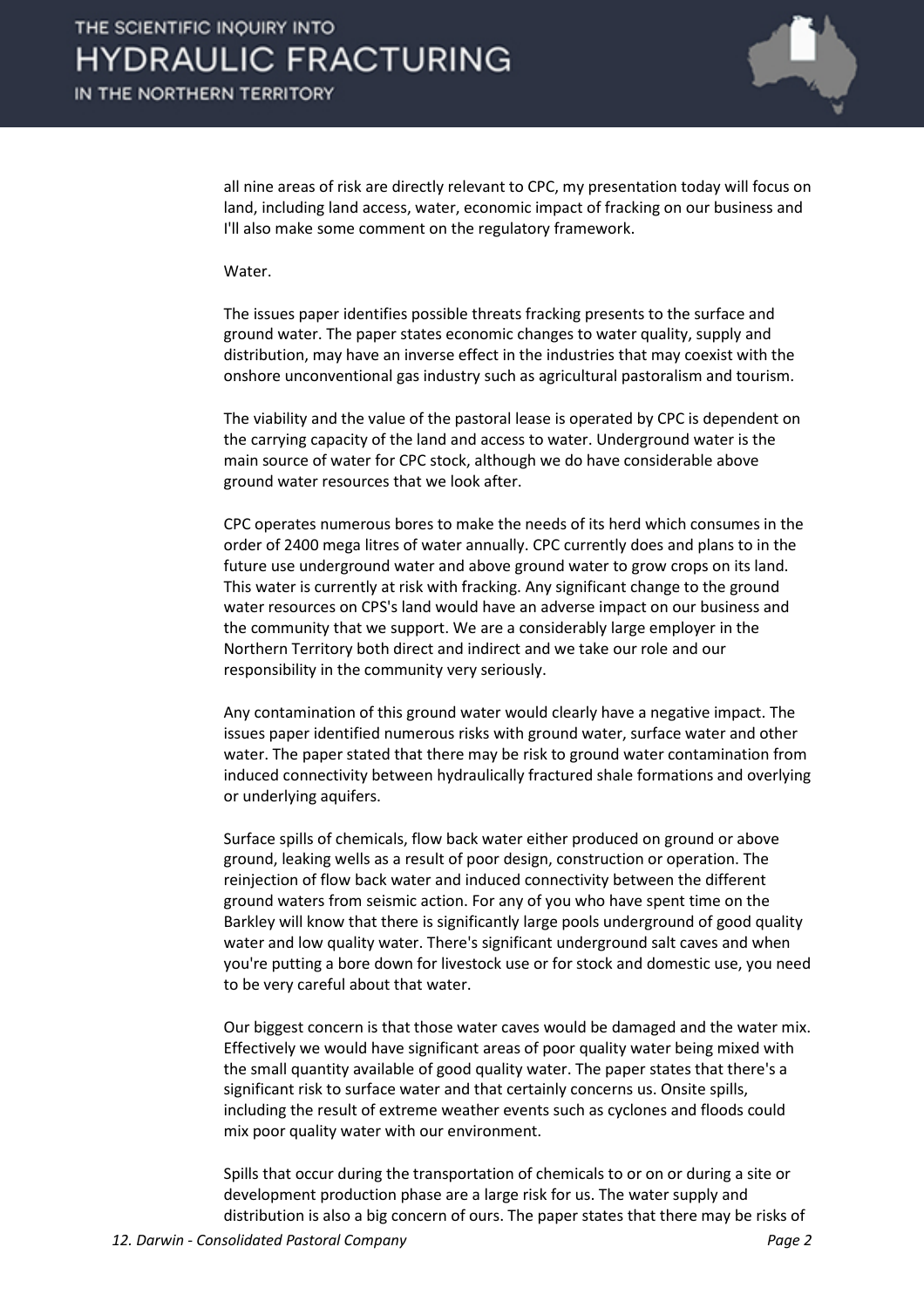

adverse environmental results from reduced water supply due to large amounts of water being fracked for use of hydraulic fracking.

It states that there may be a risk of change and or timing on quality of surface water available. It certainly concerns us. There may be a risk to surface water and ground water processes as a result of possible seismic activity caused by hydraulic fracking or re injection of water. There is no such thing as waste water. The is only wasted water. It concerns me greatly to hear people involved in this industry talk about their use of waste water. Waste water is water that is being wasted by people and we don't believe in waste water.

The paper states economic changes to water quality supply and distribution may have a inverse impact industries that may coexist with onshore conventional gas industries such as agriculture pastoralism and tourism. The paper certainly and the issues around water are significant. These risks are significant and our opinion are too great to allow fracking to occur in the NT at this time.

#### Land.

The issues paper identifies a range of risks to land from fracking. We manage close to 2.6 million hectares of land across ten pastoralists in the Northern Territory. We note the work done by the CSI a row that studied the impact of coals and gas mining on farmland showed in their model that the sample area averaged a loss of 2.17 million dollars over twenty years when coal seam gas mining activity was present.

If there's going to be detrimental impact to other industries, that needs to be worked out upfront and a formal Aus mechanism put in place. It found the biggest cause to losses of agricultural production form the gas industry was from access tracks and lease areas. The current legislation that is written for the Northern Territory for the management of access to land does not align to the modern proposals for mining as they sit today.

The committee might want to consider engaging a CSI irate or take a similar study for Shale Gas so to former inform their deliberations.

### Land.

The issues paper identifies possible risks that hydraulic factory may have on the ecosystems biodiversity and soil health. We're quite concerned about the loss of vegetation from local mining. The impact of weeds, the impact of feral animals and also the cost and time of supervision. Land access is a big issue for us. As we've already stated, the current legislation is not up to date for land access in the Northern Territory.

We note legislation was written we weren't thinking about mining. We weren't thinking about fracking and we certainly weren't thinking about people entering property for tourism purposes. We've spent considerable amount of time checking our land, maintaining weeds and access through mining could undermine that. There may be risks associated with chemicals in drilling and hydraulic process that will have an impact on soil health. But also as the previous speaker spoke about, the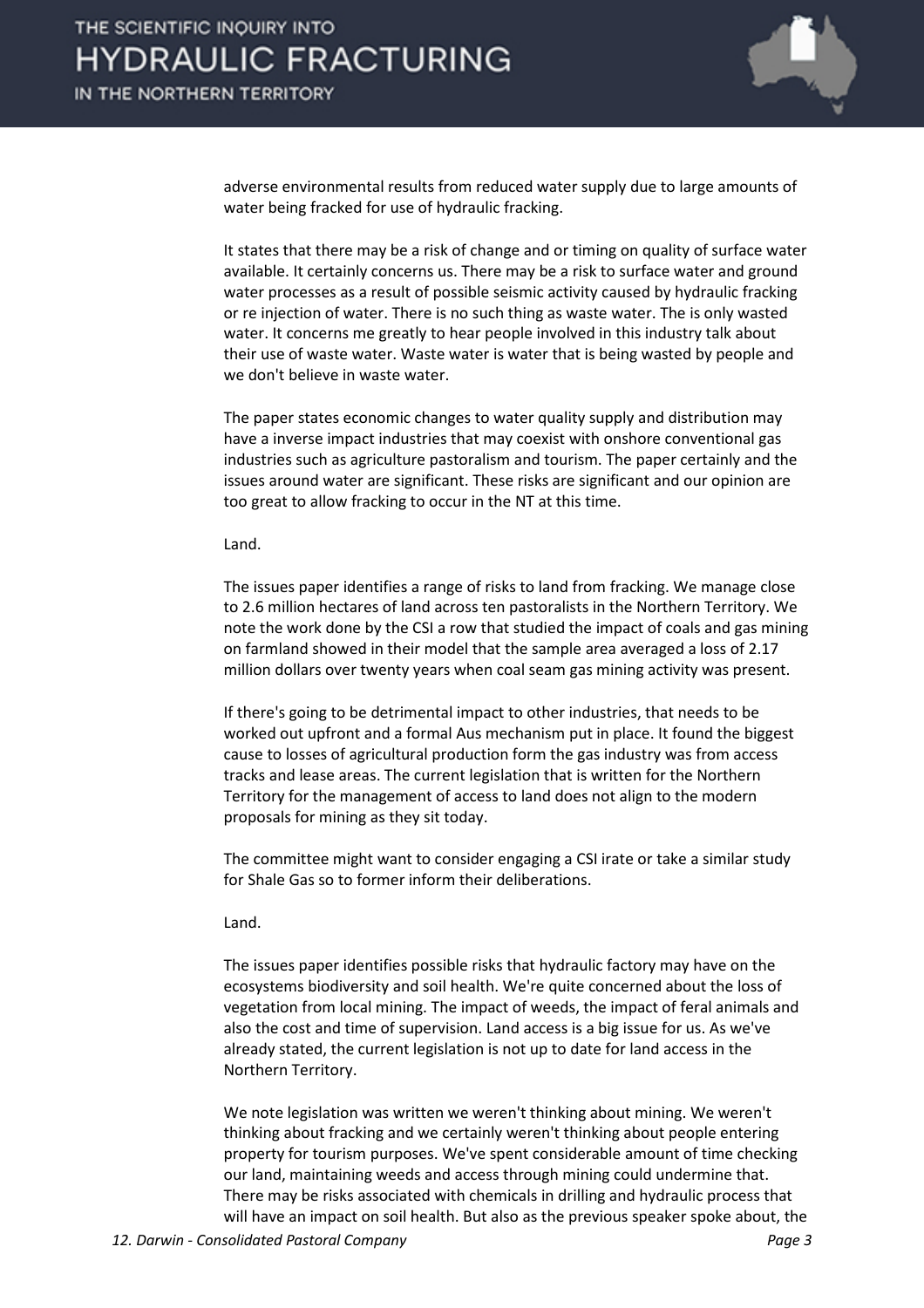

risks of meat residues being vertically integrated producer of beef for people to eat. We are very worried about chemicals entering the food supply chain and residing in our animals and impacting our markets.

As I've touched on before, land access really worries us. As an entity responsible for ten pastoral leases we note that the regulatory regime for coal seam gas in New South Wales has said that before any activities can commence, the company must enter into a written access agreement with the land holder. As part of this process, the company must also consult with the land holder over where the drilling will occur, provide a plan and description of the land where they wish to access and a description of what sort of exploration methods they intend to use.

Access arrangements may also include provisions to minimise any loss or interference and land holders are entitled to compensation for any loss caused or likely to be caused as a result of activities on their land. If an access agreement cannot be arranged in 28 days, the company may request the land holder appointed mutually agreeable arbitrary in which we don't currently have in the Northern Territory.

The New South Wales government has appointed a land and water commission to provide independent advice to land holders, resource companies, communities and government on mining and coal seam gas activities in that state. CPC further notes that an agreement between SANTOS and AGL and the New South Wales farmers association in two thousand and fourteen, gave farmers in that state the right to say yes or no to explorers seeking to access their land.

Clearly the ability to refuse access strengthens the position of the farming community in any negotiation. Therefore the key to an effective legatory framework requires appropriate balance and the rights of all stake holders. Land holders in the Northern Territory have paid and invested significant capital into their land and should not be forced to have their investment eroded.

Land access.

The paper issue states the nonconventional gas industry has been highly controversial in Australia and a large number of issues and disputes and conflicts have appeared. The paper notes that in Australia the Crown own the mineral and petroleum resources beneath the ground and it is able to grant title to industry regardless to ownership of land on the surface. This has resulted in tension between those holding propriety interests in land on one hand and the industry require access to land on the other hand.

The paper certainly outlines the risk the land holders, occupiers and traditional owner associate with hydraulic fracking on shore, conventional shale reserves and associated activities. The risk certainly come down the gas companies not consulting adequately with land holders, occupiers or traditional owners in gaining access to the land for exploration purposes.

Gas companies and land holders and traditional owners do not negotiate mutually beneficial conditions and outcomes would be a big problem in any agreement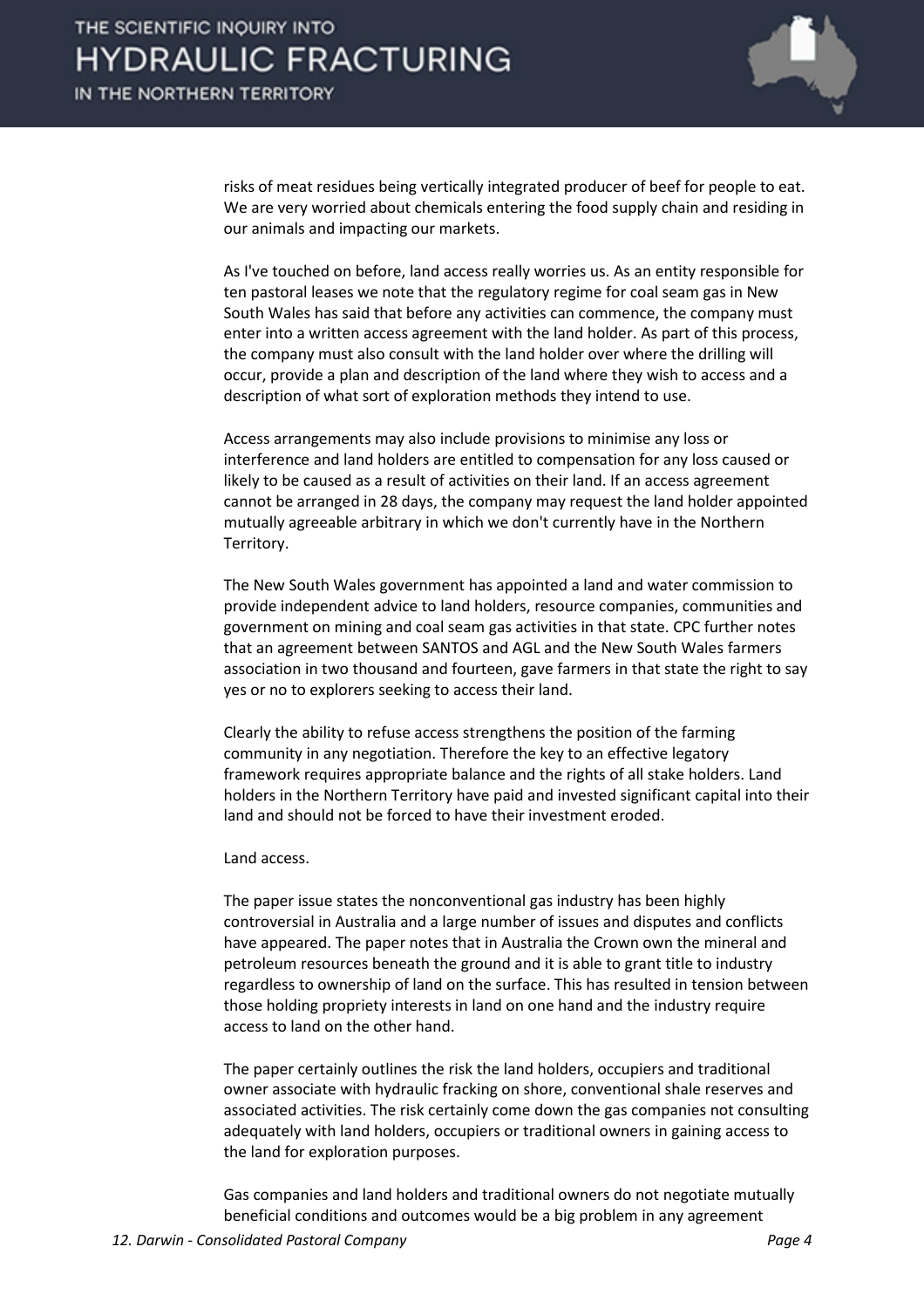

permitting to access and compensation paid for their access or the disturbance of their land needs to be more than adequate. The issues paper also states there may be a risk if an accident in the exploration or extraction or production of any gas with the land was not properly remediated or the land owners, occupiers or traditional owners were not adequately compensated.

I think there's really unique opportunity for the Northern Territory to learn from the issues of other states. We have considerable land holdings in Queensland and I spend a fair bit of time flying over Queensland and see large tracks of mining land that is not rehabilitated, the shelf companies have been collapsed and the farmer and the people in the outlining areas are left with areas of land that contribute negatively to the environment, both as a storage spot for water, vermin and weeds.

Economic impacts from mining need to be carefully predicted and worked out. Any adverse impacts to the access to ground water or quality of ground water would have a significant impact on the pastoral industry and the CPC. Further, any changes in land use or pastoral lease that limit the carrying capacity of the lease, would have an inverse impact on the viability of the overall Enterprise.

Any economic benefit to flow from the Shale Gas industry must be offset against the economic and social costs to industries such as beef that use the Northern Territory's natural resources in a sustainable way. That'll require comprehensive cost and benefit analysis to be undertaken in response to any application to explore for coal seam gas.

The regulatory framework through the issues paper identifies the failure of the current framework to appropriately balance the rights of land owners, occupiers and the traditional owners of who's and the gas companies at risk. If the regulatory framework properly takes into account the interests of all stake holders and it meets key public policy objectives such as protecting the environment, mitigating public health risks, predicting indigenous culture and ensuring an equitable flow of any economic benefits to the company, the community and the government and the land holders will be in a much better position. We still believe that the land holder should have a right of veto if they do not want mining on their land.

The issue paper states that regulatory framework is a principle way by which governments ensure that industries operate in the ways that benefit the community as a whole and align with community expectation. However, your paper notes that there is risk that the design implementation of any regulatory framework that does not meet these objectives or does not meet these expectations will cause significant challenge.

We firmly believe that there is a lot of opportunity in the Northern Territory. We believe the Northern Territory has many sustainable and viable industries currently with huge potential for expansion. And these industries and the communities that they support cannot be out at risk either now or into the future through fracking in the Northern Territory.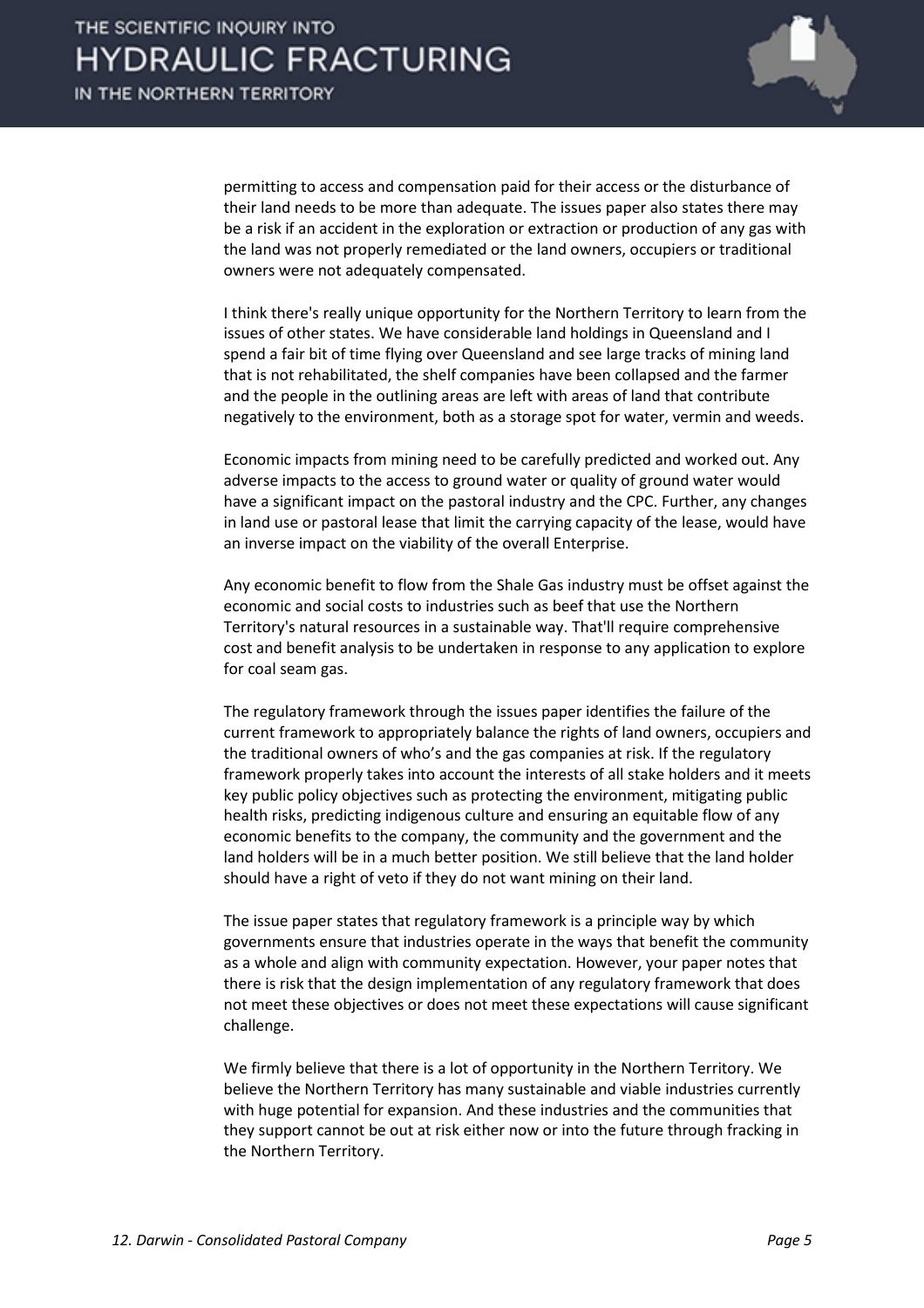# THE SCIENTIFIC INQUIRY INTO **HYDRAULIC FRACTURING**

IN THE NORTHERN TERRITORY



Thank you for the opportunity to present today and I look forward to questions. We will be putting our comments into a submission that will go in by the due date. Thank you.

Hon. Justice

Rachel Pepper: Thank you Mr. Setter and those comments will be back up backed up by some evidence you referred?

Troy Setter: Yep.

Hon. Justice

Rachel Pepper: Excellent. Wonderful. I just wanted to clarify ... and please I hope that I'm not coming across as really defensive ... but to the extent of, you seem to suggest that the issues paper had identified for example, that there were significant risks in relation to water. I think that's your characterization, not ours. We certainly haven't used the word significant anywhere. And again in relation to ... I think you said that there's a regulatory failure that had been identified in the background issue newspaper. Again, I think you meant that's your characterization, certainly it's not ours.

Any questions? Yes. Ms Coram.

Ms Jane Coram:Thank you Mr. Setter for your extensive comments.

In your introduction, you commented that CPC's a major user and custodian of ground water resources and then went on to outline a number of concerns about potential impacts to ground water resources. I'm just wondering if you would countenance that there would be the possibility that with further investment there might be efficiencies that could be found in the pastoral sectors use of ground water and distribution of ground water. And whether there might be a way that by defining those efficiencies water could be freed up for gas industry? Or whether you think that those efficiencies have already been achieved?

Troy Setter: We've certainly invested considerably in water use efficiency over many years. This year we will spend close to 8 million dollars in the Northern Territory predominantly around water. So we will be with no support from anyone other than ourselves, putting in more tanks, covering off more bores, using higher flow water pipes to reduce friction and reducing water loss. So we already currently invest in water use efficiency in the Northern Territory.

> We don't operate any open bore drains, we don't have any settling ponds or anywhere that we put any waste water and certainly the vast majority of our dams are fenced with pumps out of those dams into water troughs to try and reduce the loss of water or from livestock.

> In terms of efficiency from water use form mining and whether there was any potential for that water to be shared, we'd be open to that. I think one of the areas that concerns us is the measurement of water that mining would use and how is that actually measured and who's responsible for measuring and how is that contained if that water comes back up.